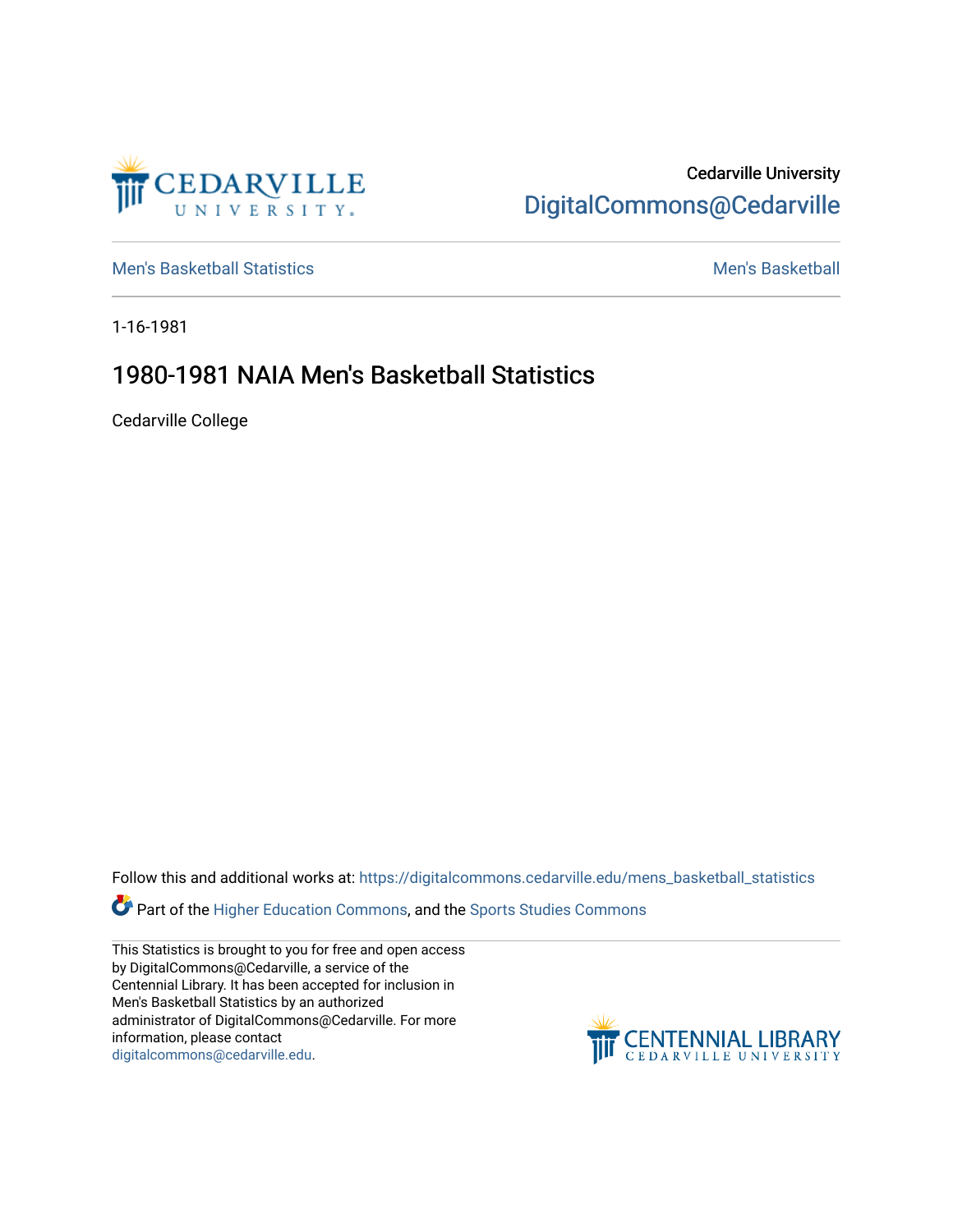## **NAIA DISTRICT 22** BASKETBALL STATISTICS

| $13 - 1$<br>84.8<br>69.9<br>.531<br>.662<br>.559<br>- Cedarville<br>.487<br>68.8<br>$-553$<br>$10 - 5$<br>70.9<br>.646<br>Defiance<br>$\mathbf{a}$<br>$8 - 6$<br>67.3<br>66.9<br>.455<br>.495<br>.689<br>Findlay<br>81.0<br>74.8<br>.500<br>$9 - 7$<br>.511<br>$-634$<br>Urbana<br>$9 - 9$<br><b>Rio Grande</b><br><b>CONTROL</b><br>comp delyer<br><b>CIRCO</b><br><b>Contractor</b><br>casteries<br>.480<br>67.2<br>.480<br>.630<br>$7 - 7$<br>70.7<br><b>Bluffton</b><br>$6 - 7$<br>.474<br>87.5<br>83.9<br>.752<br>500<br>Malone<br>$6 - 8$<br><b>Central State</b><br><b>CONSTRUCTION</b><br><b>CONTRACTOR</b><br><b>COMPANY</b><br><b>DOM WHO</b><br><b>COMPANY</b><br>67.6<br>.630<br>72.1<br>.480<br>$6 - 10$<br>.730<br>Walsh<br>$5 - 9$<br>Steubenville<br><b>Street Mark</b><br>days stars<br><b>Caller Groß</b><br><b>CRAIG GALAX</b><br><b>CONTRACTOR</b><br>.480<br>.610<br>$5 - 10$<br><b>Tiffin</b><br><b>Contractor</b><br><b>Grovina</b><br><b>COMPOS</b><br>$4 - 11$<br>Mt. Vernon Nazarene<br><b>CONSTRUCTS</b><br><b>COLORED IN</b><br><b>Colorador</b><br><b>COMPO</b><br><b>Company</b> | <b>TEAM RECORDS</b> | Record  | Pt.Avg. | Opp. Avg. | FG Pct. | FT Pct.  | RB Pct. |
|----------------------------------------------------------------------------------------------------------------------------------------------------------------------------------------------------------------------------------------------------------------------------------------------------------------------------------------------------------------------------------------------------------------------------------------------------------------------------------------------------------------------------------------------------------------------------------------------------------------------------------------------------------------------------------------------------------------------------------------------------------------------------------------------------------------------------------------------------------------------------------------------------------------------------------------------------------------------------------------------------------------------------------------------------------------------------------------------------------------|---------------------|---------|---------|-----------|---------|----------|---------|
|                                                                                                                                                                                                                                                                                                                                                                                                                                                                                                                                                                                                                                                                                                                                                                                                                                                                                                                                                                                                                                                                                                                |                     |         |         |           |         |          |         |
|                                                                                                                                                                                                                                                                                                                                                                                                                                                                                                                                                                                                                                                                                                                                                                                                                                                                                                                                                                                                                                                                                                                |                     |         |         |           |         |          |         |
|                                                                                                                                                                                                                                                                                                                                                                                                                                                                                                                                                                                                                                                                                                                                                                                                                                                                                                                                                                                                                                                                                                                |                     |         |         |           |         |          |         |
|                                                                                                                                                                                                                                                                                                                                                                                                                                                                                                                                                                                                                                                                                                                                                                                                                                                                                                                                                                                                                                                                                                                |                     |         |         |           |         |          |         |
|                                                                                                                                                                                                                                                                                                                                                                                                                                                                                                                                                                                                                                                                                                                                                                                                                                                                                                                                                                                                                                                                                                                |                     |         |         |           |         |          |         |
|                                                                                                                                                                                                                                                                                                                                                                                                                                                                                                                                                                                                                                                                                                                                                                                                                                                                                                                                                                                                                                                                                                                |                     |         |         |           |         |          |         |
|                                                                                                                                                                                                                                                                                                                                                                                                                                                                                                                                                                                                                                                                                                                                                                                                                                                                                                                                                                                                                                                                                                                |                     |         |         |           |         |          |         |
|                                                                                                                                                                                                                                                                                                                                                                                                                                                                                                                                                                                                                                                                                                                                                                                                                                                                                                                                                                                                                                                                                                                |                     |         |         |           |         |          |         |
|                                                                                                                                                                                                                                                                                                                                                                                                                                                                                                                                                                                                                                                                                                                                                                                                                                                                                                                                                                                                                                                                                                                |                     |         |         |           |         |          |         |
|                                                                                                                                                                                                                                                                                                                                                                                                                                                                                                                                                                                                                                                                                                                                                                                                                                                                                                                                                                                                                                                                                                                |                     |         |         |           |         |          |         |
|                                                                                                                                                                                                                                                                                                                                                                                                                                                                                                                                                                                                                                                                                                                                                                                                                                                                                                                                                                                                                                                                                                                |                     |         |         |           |         |          |         |
|                                                                                                                                                                                                                                                                                                                                                                                                                                                                                                                                                                                                                                                                                                                                                                                                                                                                                                                                                                                                                                                                                                                |                     |         |         |           |         |          |         |
| <b>Company</b><br><b>Contract Contract</b><br><b>Contract</b>                                                                                                                                                                                                                                                                                                                                                                                                                                                                                                                                                                                                                                                                                                                                                                                                                                                                                                                                                                                                                                                  | Wilberforce         | $3 - 9$ | comm    |           |         | citedate |         |
| 66.2<br>.440<br>57.0<br>.700<br>$2 - 9$<br><b>Ohio Dominican</b><br><b>CONTRACTOR</b>                                                                                                                                                                                                                                                                                                                                                                                                                                                                                                                                                                                                                                                                                                                                                                                                                                                                                                                                                                                                                          |                     |         |         |           |         |          |         |
| .440<br>.710<br>$2 - 10$<br>83.0<br>73.0<br>.500<br>Wilmington                                                                                                                                                                                                                                                                                                                                                                                                                                                                                                                                                                                                                                                                                                                                                                                                                                                                                                                                                                                                                                                 |                     |         |         |           |         |          |         |
| $0 - 16$<br><b>Dyke</b><br><b>Croix Grant</b><br><b><i><u>State State</u></i></b>                                                                                                                                                                                                                                                                                                                                                                                                                                                                                                                                                                                                                                                                                                                                                                                                                                                                                                                                                                                                                              |                     |         |         |           |         |          |         |

(Records through games of January 14)

 $\overline{\phantom{a}}$ 

|     | INDIVIDUAL SCORING              | $\cdot$ G | $\underline{\mathbf{FC}}$ | <u>yt</u> | T <sup>p</sup> | AVG. |
|-----|---------------------------------|-----------|---------------------------|-----------|----------------|------|
| 露   | Eric Mounts, Cedarville         | 13        | 157                       | 51        | 365            | 28.1 |
|     | Ron Wilczak, Malone             | 12        | 130                       | 41        | 301            | 25.1 |
|     | Ed Yarborough, Malone           | 12        | 94                        | 42        | 230            | 19.2 |
|     | Mark Womack, Cedarville         | 13        | 108                       | 13        | 229            | 17.6 |
|     | Tony Harvey, Walsh              | 14        | 89                        | 59        | 237            | 16.9 |
|     | Mark Mitchell, Wilmington       | 12        | 84                        | 22        | 190            | 15.8 |
|     | Mike Rengart, Urbana            | 15        | 98                        | 54        | 250            | 16.7 |
|     | Mike Strittholt, Ohio Domincain | 10        | 68                        | 13        | 167            | 16.7 |
| e.  | Lonnell Currie, Urbana          | 15        | 106                       | 32        | 244            | 16.3 |
|     | Art Jordan, Tiffin              | 14        | 99                        | 22        | 220            | 15.7 |
|     | Brett Wingate, Defiance         | 14        | 82                        | 34        | 198            | 14.1 |
|     | Steve Howard, Bluffton          | 12        | 79                        | 11        | 169            | 14.1 |
|     | Brad Beilharz, Defiance         | 14        | 84                        | 27        | 195            | 13.9 |
|     | <b>Kevin Clayton, Wilmigton</b> | 10        | 60                        | 16        | 136            | 13.6 |
|     | Earl Tardy, Wilmington          | 12        | 68                        | 27        | 163            | 13.5 |
|     | Larry Papenfuss, Defiance       | 14        | 82                        | 24        | 188            | 13.4 |
|     | Ken Dysert, Bluffton            | 13        | 65                        | 40        | 170            | 13.1 |
|     | Wes Pughsley, Bluffton          | 13        | 71                        | 27        | 169            | 13.0 |
|     | . Ken Pothast, Findlay          | 14        | 77                        | 25        | 179            | 12.8 |
|     | Bill Kotterman, Findlay         | 14        | 77                        | 23        | 178            | 12.7 |
|     | Drew Baker, Cedarville          | 13        | 61                        | 27        | 149            | 11.5 |
| in. | Rob Strasbaugh, Finday          | 14        | 59                        | 41        | 159            | 11.4 |
|     | Joe Frank, Defiance             | 13        | 51                        | 28        | 130            | 10.0 |